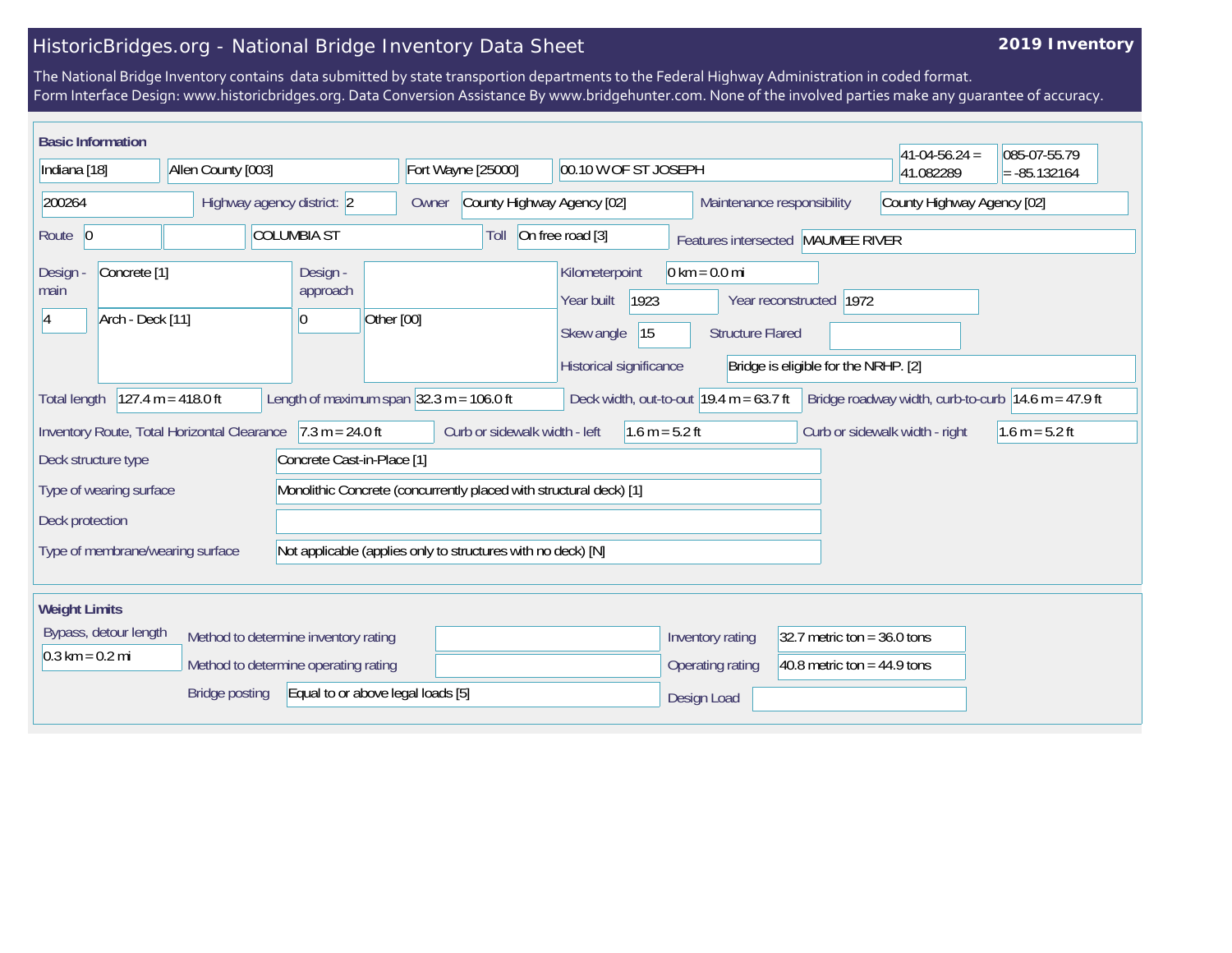| <b>Functional Details</b>                                                                                                             |                                                          |                                                       |  |  |  |  |  |  |  |  |
|---------------------------------------------------------------------------------------------------------------------------------------|----------------------------------------------------------|-------------------------------------------------------|--|--|--|--|--|--|--|--|
| 30025<br>Average daily truck traffi 5<br>Average Daily Traffic                                                                        | Year 2016<br>Future average daily traffic<br>%           | 40000<br>2036<br>Year                                 |  |  |  |  |  |  |  |  |
| Minor Arterial (Urban) [16]<br>Road classification                                                                                    | Lanes on structure 4                                     | Approach roadway width<br>14.6 m = $47.9$ ft          |  |  |  |  |  |  |  |  |
| Type of service on bridge Highway-pedestrian [5]                                                                                      | Direction of traffic 2 - way traffic [2]                 | Bridge median Closed median with non-mountable barr   |  |  |  |  |  |  |  |  |
| Parallel structure designation<br>No parallel structure exists. [N]                                                                   |                                                          |                                                       |  |  |  |  |  |  |  |  |
| Type of service under bridge<br>Waterway [5]                                                                                          | Navigation control<br>Lanes under structure<br>$\vert$ 0 |                                                       |  |  |  |  |  |  |  |  |
| $0 = N/A$<br>Navigation vertical clearanc                                                                                             | Navigation horizontal clearance $\overline{0} = N/A$     |                                                       |  |  |  |  |  |  |  |  |
| Minimum navigation vertical clearance, vertical lift bridge<br>Minimum vertical clearance over bridge roadway<br>$99.99 m = 328.1 ft$ |                                                          |                                                       |  |  |  |  |  |  |  |  |
| Minimum lateral underclearance reference feature Feature not a highway or railroad [N]                                                |                                                          |                                                       |  |  |  |  |  |  |  |  |
| Minimum lateral underclearance on left $0 = N/A$<br>Minimum lateral underclearance on right $0 = N/A$                                 |                                                          |                                                       |  |  |  |  |  |  |  |  |
| Minimum vertical underclearance reference feature Feature not a highway or railroad [N]<br>Minimum Vertical Underclearance $ 0 = N/A$ |                                                          |                                                       |  |  |  |  |  |  |  |  |
| Appraisal ratings - underclearances N/A [N]                                                                                           |                                                          |                                                       |  |  |  |  |  |  |  |  |
|                                                                                                                                       |                                                          |                                                       |  |  |  |  |  |  |  |  |
| <b>Repair and Replacement Plans</b>                                                                                                   |                                                          |                                                       |  |  |  |  |  |  |  |  |
| Type of work to be performed                                                                                                          | Work done by                                             |                                                       |  |  |  |  |  |  |  |  |
|                                                                                                                                       | Bridge improvement cost<br>$ 0\rangle$                   | 0 <br>Roadway improvement cost                        |  |  |  |  |  |  |  |  |
|                                                                                                                                       | $0 m = 0.0 ft$<br>Length of structure improvement        | Total project cost<br>$\vert 0 \vert$                 |  |  |  |  |  |  |  |  |
|                                                                                                                                       | Year of improvement cost estimate                        |                                                       |  |  |  |  |  |  |  |  |
|                                                                                                                                       | Border bridge - state                                    | Border bridge - percent responsibility of other state |  |  |  |  |  |  |  |  |
|                                                                                                                                       | Border bridge - structure number                         |                                                       |  |  |  |  |  |  |  |  |